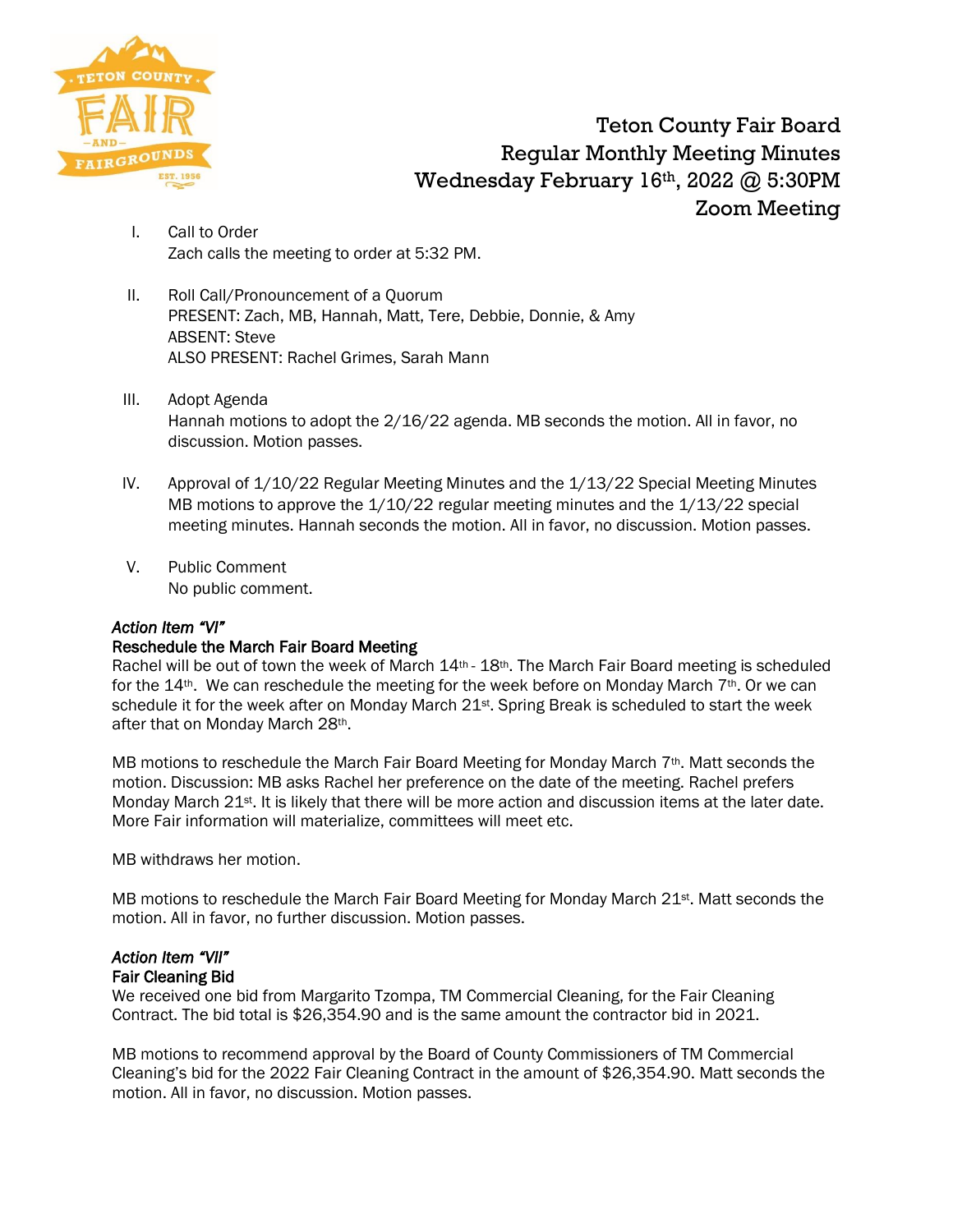### *Action Item "VIII"*  Fair Construction Bid

We received one bid from Todd Taylor for the Fair Construction Contract. The bid total is \$69,945 and is a \$7,700 increase from the contractor's 2021 bid, which was \$62,245.

Hannah motions to recommend approval by the Board of County Commissioners of Todd Taylor's bid for the 2022 Fair Construction Contract in the amount of \$69,945. MB seconds the motion. All in favor, no discussion. Motion passes.

# *Action Item "IX"*

# Fair Electrical

Three bids were received, although one bid was received past the deadline.

| Company                 | <b>Bid Price</b> | <b>Notes</b>                    |
|-------------------------|------------------|---------------------------------|
|                         |                  |                                 |
| <b>BT Electric, LLC</b> | \$40,000         |                                 |
|                         |                  |                                 |
| HI Power, LLC           | \$40,760         | Bid received past the deadline. |
|                         |                  |                                 |
| TLC Electric, Inc.      | \$17,875         |                                 |
|                         |                  |                                 |

TLC Electric's bid price is the lowest bid at \$17,875 and is a \$1,625 increase from the contractor's bid in 2021, which was \$16,250.

Hannah motions to recommend approval by the Board of County Commissioners of TLC Electric's bid for the 2022 Fair Electrical Contract in the amount of \$17,875. MB seconds the motion. All in favor, no discussion. Motion passes.

# *Action Item "X"*

### Fair Rodeo Stock Contract Bid

We received one bid from R and R Rodeo. The bid total is \$19,500 and is a \$2,500 decrease from the contractor's bid in 2021, which was \$22,000. The decrease is likely due to the Fair Rodeo being moved to one day, instead of two days.

MB motions to recommend approval by the Board of County Commissioners of R and R Rodeo's bid for the 2022 Fair Rodeo Stock Contract in the amount of \$19,500. Debbie seconds the motion. Vote is 7-0-1. Tere abstains. No further discussion. Motion passes.

#### *Action Item "XI"*  Fair Parking Bid

We received one bid from Friends of Jackson Mounted Patrol for the Fair Parking Contract. The bid total is \$9,000 and is a \$150 increase from the contractor's 2021 bid, which was \$\$8,850.

Tere motions to recommend approval by the Board of County Commissioners of Friends of Jackson Mounted Patrol's bid for the 2022 Fair Parking Contract in the amount of \$9,000. Debbie seconds the motion. All in favor, no discussion. Motion passes.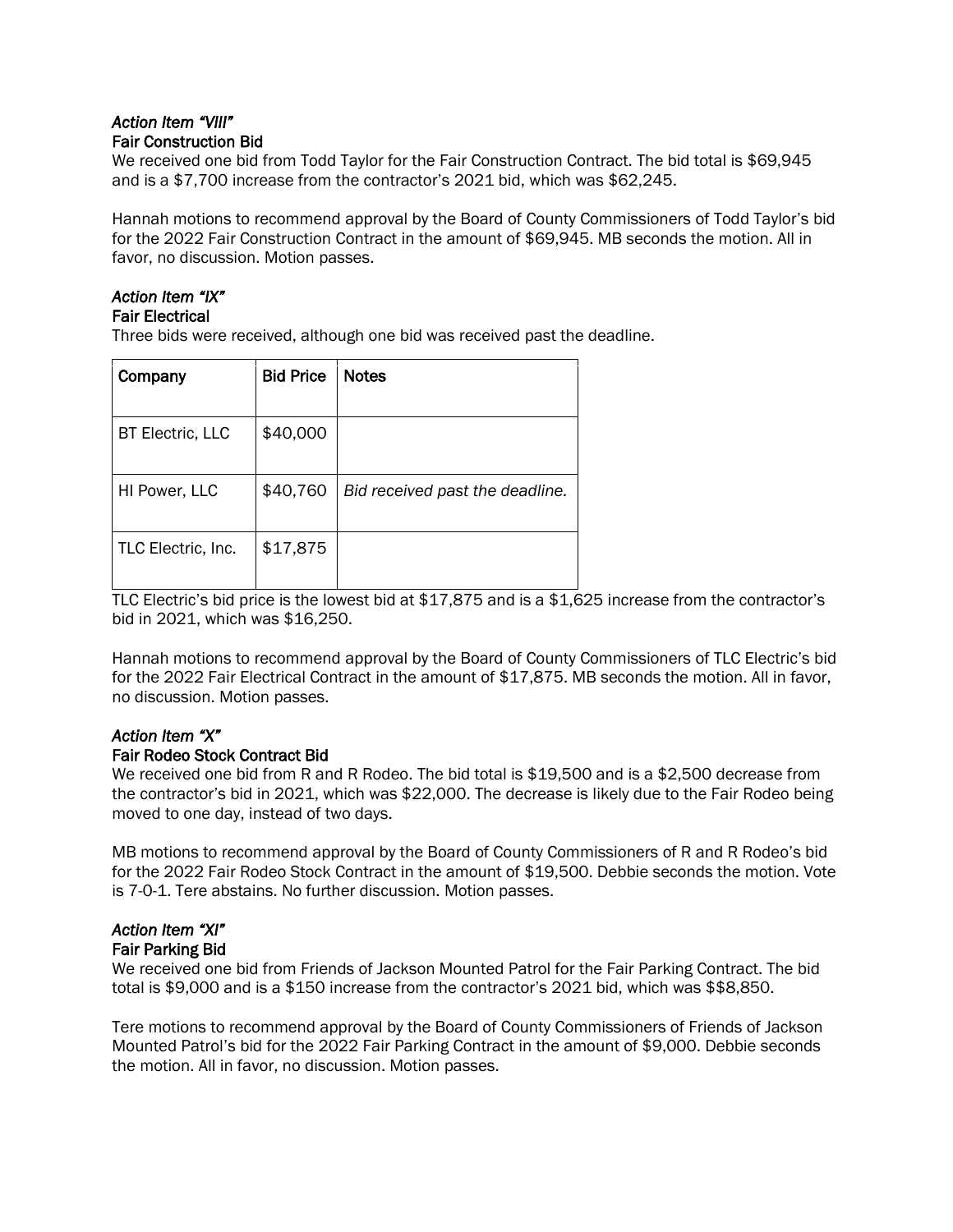### *Action Item "XII"*  Fair Security Bid

We received one bid from Jackson Hole Security for the Fair Security Contract. The bid total is \$30,000 and is a \$12,440 increase from the contractor's bid in 2021, which was \$17,560.

Hannah motions to recommend approval by the Board of County Commissioners of JH Security's bid for the 2022 Fair Security Contract in the amount of \$30,000. MB seconds the motion. Discussion: Tere asks about the large increase from last year's bid. Rachel explains that the contractor expressed difficulty in finding staff in 2021. The contractor brings security staff in from out of state. This also requires the contractor to provide staff with lodging and potentially, meals and transportation. The contractor has also communicated that insurance for providing a team for Fair has substantially increased in recent years as well. Per our security scope of work, all security staff must be trained in crowd control and hold other certifications. All in favor. No further discussion. Motion passes.

#### *Action Item "XIII"*  Fair Trash Removal Bid

We received one bid from Westbank Sanitation for the Fair Trash Removal Contract. The bid total is \$10,999.78 and is a \$999.98 increase from the contractors' bid in 2021, which was \$9,999.80.

MB motions to recommend approval by the Board of County Commissioners of Westbank Sanitation's bid for the 2022 Fair Trash Removal Contract in the amount of \$10,999.78. Tere seconds the motion. All in favor, no discussion. Motion passes.

## *Action Item "XIV"*  Fair Concert Acts

It is the recommendation of the Fair Concert Committee that the Fair Board approve a budget of \$75,000 for hiring the Fair Concert talent. This amount includes \$73,000 for the artists and \$2,000 for hospitality. Shannon has made offers to a couple of artists per the committee's direction. The cost per ticket to the Fair Concert will be \$30 per person, which will cover the bulk of the cost to have these artists perform.

Tere motions to approve a \$75,000 budget line item for the Fair Concert talent and hospitality, as recommended by the Fair Concert Committee. MB seconds the motion.

Discussion: Just to clarify, this amount for the concert budget does not include any Big Top Tent entertainment, band lodging, stage and sound production or Shannon's fee to hire and handle hospitality? The answer is "no it does not." Those are all separate line items in the budget request. Rachel says that Shannon needed budget parameters to move forward with offers and the \$75K was the committee's recommendation.

Rachel apologizes for the confusion and says that the Board can skip these action items having to do with the concert and wrap them into the budget discussion coming up. In other words, when the Board adjusts the budget line items to be what they want them to be, and approves each line item, these dollar amounts will be included. Approving them now and again in the budget discussion is a duplication of efforts.

All in favor. Motion passes.

Tere withdraws her motion. The Board moves on to the next action item.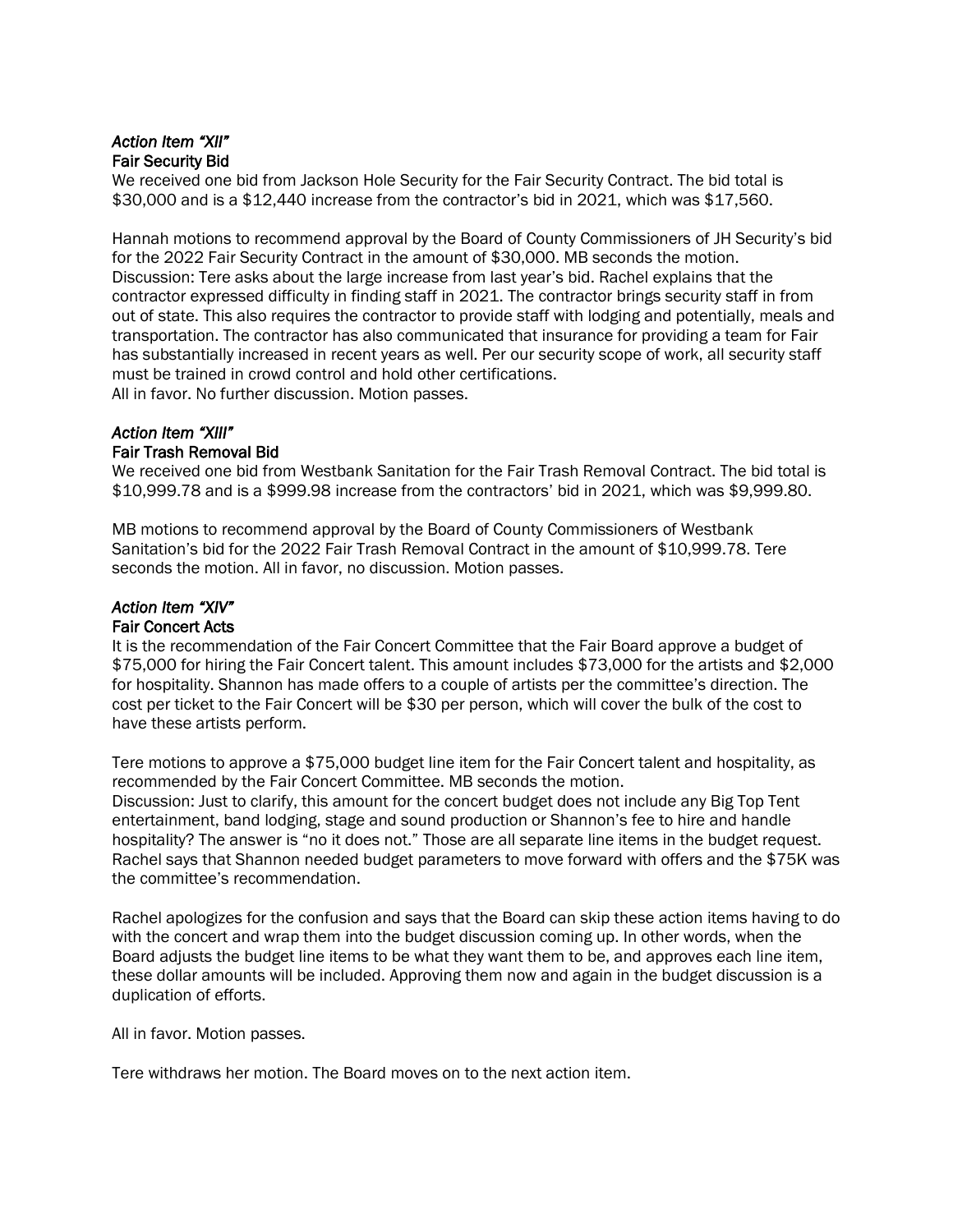#### *Action Item "XV"*

#### Fair Night Events: Gates Open & Event Start Times

In the past, the Fair Board has preferred to set one, consistent time for all night events, minus the Fair Concert. Normally, the Fair Concert has started at 6:30PM and ended by 9:45PM, with a hard stop at 10:00PM.

For the other three-night events, gates opened at 6:00PM and the events started at 7:00PM. The horse pulls are a longer event and may go even longer if we incorporate a Calcutta. We may want to consider starting the event earlier in the evening than 7:00PM. Our contact w/ the Utah Horse Pullers Assoc. is fine with starting at 6:00 or 6:30PM.

It may not be critical that we have the same gate and event times for every night event. As long as, we determine what is convenient and best for us, our contractor, our ticket takers, beer sales team, fairgoers etc. and promote these times accordingly through all advertising and promotional outlets.

MB motions to approve the following event gates open and event start times:

Fair Concert: gates open 7:00PM, music starts at 7:30PM Horse Pulls: gates open 6:00PM, event starts at 6:30PM Fair Rodeo: gates open at 6:00PM, event starts at 7:00PM Figure 8 Races: gates open at 6:00PM, event starts at 7:00PM

Hannah seconds the motion. Vote is 7-0-1. Tere abstains. No further discussion. Motion passes.

#### *Action Item "XVI"*

#### Fair Board Recognition Policy

The redlined, written policy and an accompanying, updated spread sheet of the ticket matrix is in the Board Packet for review. This policy was put in place to streamline the way in which the Fair Board rewards its staff, Royalty, sponsors and volunteers etc. for their contributions to the Fair.

Some items may need to be added, including giving belt buckles to high-level sponsors, our night event ticket takers. In the past we've paid TBRA & Kiwanis \$500 each for 2 nights of ticket taking. Some have said that this is not adequate. For reference, according to the Independent Sector, the value of one volunteer hour is \$28.54. See redlined addition to the policy.

Hannah motions to approve the 2022 Fair Board Recognition Policy as presented. MB seconds the motion. Discussion: The redlined policy as presented includes increasing the stipend we give our night event ticket takers from \$500 to \$1000. Matt recommends increasing meal tickets for Fair Board members from 4 to 5. Vote is 7-1-0, Matt votes in opposition. No further discussion. Motion passes.

### *Action Item "XVII"*

#### FY23/22 Fair Budget Request/Workshop

Updated and itemized spread sheets are in the Board Packet for review.

#### *EXPENSES*

Rachel says the Fair Advertising line item is higher than it's been the last few years and that we tend to overspend this line item. She recommends keeping that in mind as we move forward to make sure we budget enough money. Matt asks about the radio line item. Rachel says that we have not advertised with the radio since 2019. Shannon asked if we would be doing radio advertising and that is why it is included here. Matt also asks about the "Best of JH" ad. We didn't win anything this year but we might next year.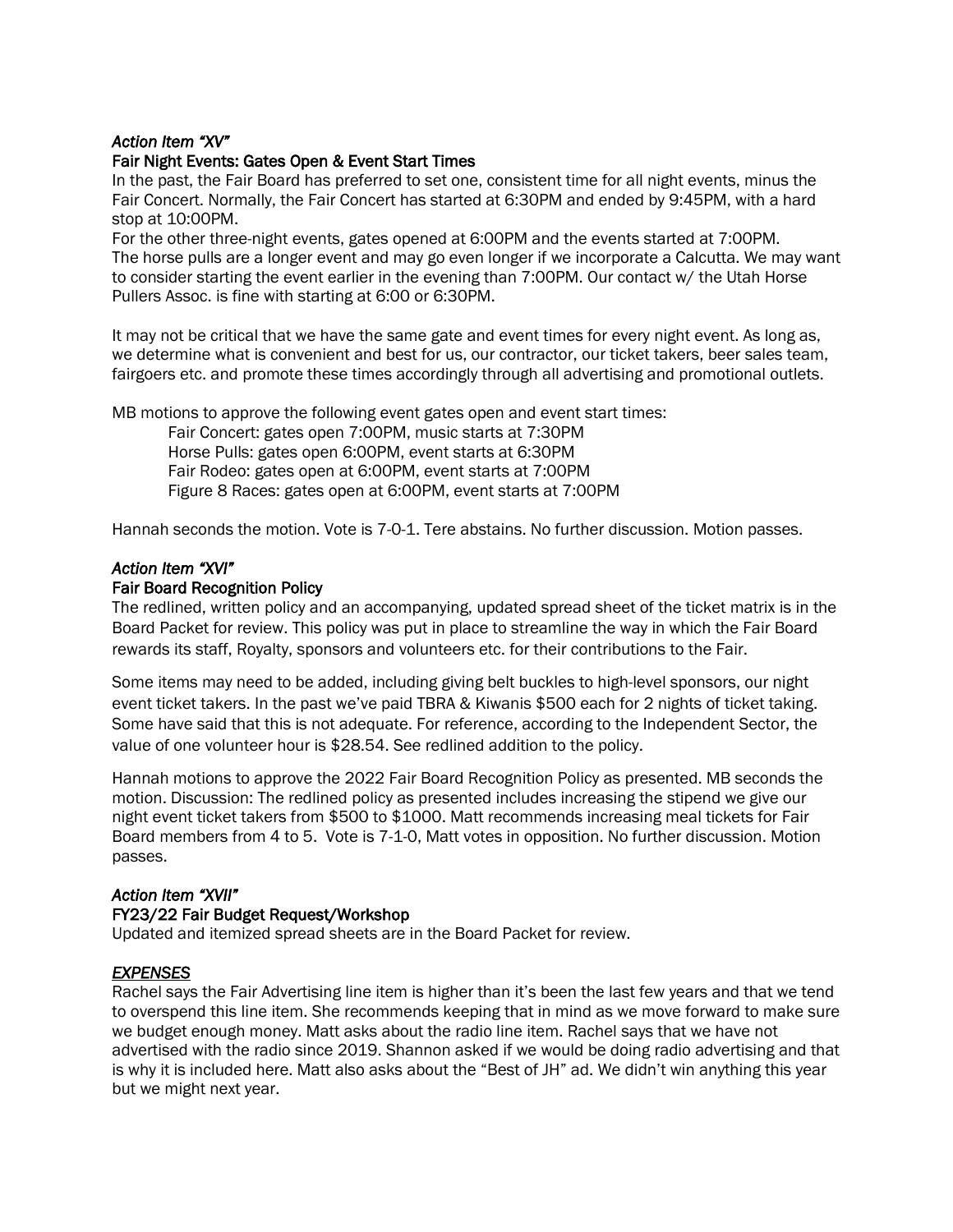Hannah motions to approve a total of \$30,300 in the Fair Advertising line item (#32-4-032-900- 001). MB seconds the motion. All in favor, no discussion. Motion passes.

Fair Events & Shows: Rachel lets the Board know that the mini golf contractor has come back and is now available to come to our Fair and setup on the tennis courts. If the Board would like to have the mini golf, we need to add \$6400 into the Strolling/Free Entertainment itemized line and the budget will adjust. Rachel recommends that we go through these line items and adjust as needed before we approve a total amount for this budget line item. Hannah says we can decrease the Big Top Tent exhibit/decoration down to \$2500 and increase the Big Top Tent entertainment itemized line from \$7000 to \$10,500.

Cornhole boards and bags – we have gotten 2 sponsors for \$1250 each who have recommended we get better, more competitive boards and bags for the tournament.

Hannah motions to approve a total of \$210,452 in the Fair Events & Shows line item (#32-4-032-900-002). MB seconds the motion. All in favor, no discussion. Motion passes.

MB motions to approve a total of \$200,498 in the Fair Contracts & Services line item (#32-4-032-900-003). Tere seconds the motion. Discussion: Zach asks about the 4-H Livestock Sale Tent from Canvas Unlimited – is it included here or is it in the 4-H line item? Rachel confirms that it is in the 4- H line item. All in favor, no further discussion. Motion passes.

Fair Judges: Rachel explains to the Board that good judges are imperative to the quality and calibur of our horse show. The committee wants to increase the amount we pay them from \$200 to \$350 per day.

Hannah motions to approve a total of \$2,200 in the Fair Judges line item (#32-4-032-900-004). MB seconds the motion. Matt asks about the quilting judge for the Exhibit Hall and a mileage reimbursement. All in favor, no discussion. Motion passes.

Fair Ribbons & Awards: MB motions to approve a total of \$18,600 in the Fair Ribbons & Awards line item (#32-4-032-900-005). Debbie seconds the motion. Vote is 7-0-1, Matt abstains. No further discussion. Motion passes.

Fair Volunteer Appreciation: Rachel says she added money in here for Fair Board meals, which we haven't had for a few years. She also recommends adding a line for uniforms in here if the Board would like shirts or jackets to wear. Zach says a jacket of some kind would be nice when seeking sponsorships etc.

MB motions to approve a total of \$14,350 in the Fair Volunteer Appreciation line item (#32-4-032-900-006). Tere seconds the motion. Discussion: Matt recommends increasing the Exhibit Hall lunch budget to \$300. MB withdraws her motion.

MB motions to approve a total of \$14,550 in the Fair Volunteer Appreciation line item (#32-4-032-900-006). Tere seconds the motion. All in favor, no discussion. Motion passes.

Rachel explains to the Board that Fair Premiums include all event pay outs, plus the added money.

The Board agrees to add the following: \$9000 added money to Fair Rodeo \$2500 in added money to Figure 8s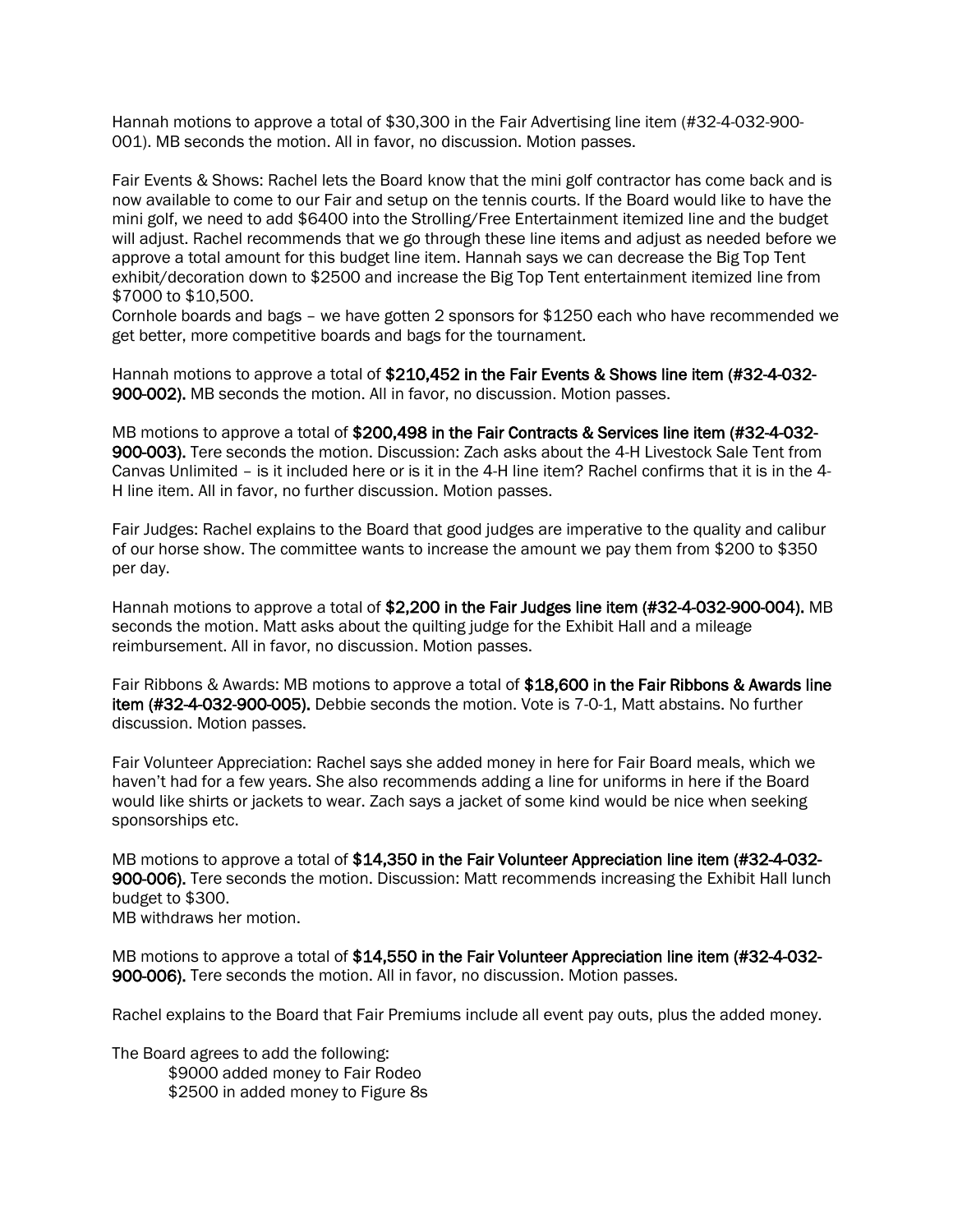\$2000 in added money to Team Branding \$1000 in added money to Team Sorting No added money in Exhibit Hall

\$1750, \$1500 from the Fair Board plus \$250 from a sponsor, in added money to TBRA's Turn N Burn

\$2000 in added money to the Horse Pulls

\$1000 in added money to the cornhole tournament, plus 32 teams x \$20 entry fee/team is \$640, for a total of \$1640

MB motions to approve a total of \$46,390 in the Fair Premiums line item (#32-4-032-900-007). Debbie seconds the motion. Vote is 7-0-1, Tere abstains. No further discussion. Motion passes.

Fair Maintenance: Rachel recommends the Board take note that screening of the Rodeo Arena after Fair is included in this line item at \$1500, as well as the parking lot striping for \$2500. MB motions to approve a total of \$6,500 in the Fair Maintenance line item (#32-4-032-900-008). Tere seconds the motion. Discussion: Matt asks about the picnic tables and the last time they were painted. Staff takes care of the painting. All in favor, no further discussion. Motion passes.

Fair Supplies: Rachel recommends the Board add an itemized line in here for a Big Top Tent stage that is 12' x 20'. There is discussion about past rentals and estimates to buy our own stage. Hannah suggests adding \$2000 in here for a new stage. Staff can dismantle it after Fair and store it somewhere for future use.

MB motions to approve a total of \$7,000 in the Fair Supplies line item (#32-4-032-900-009). Tere seconds the motion. All in favor, no discussion. Motion passes.

Fair Other Charges & Fees: Rachel explains that the Board should be having a retreat every fall so she added \$3000 in this line item for that for Fall 2022. This line item also includes all of our fees to the Town for our respective permits and Fair Insurance.

MB motions to approve a total of \$5,325 in the Fair Other Charges & Fees line item (#32-4-032-900-010). Tere seconds the motion. All in favor, no discussion. Motion passes.

Fair Other: MB motions to approve a total of \$27,350 in the Fair Other (lodging, meal stipends and mileage) line item (#32-4-032-900-011). Matt seconds the motion. All in favor, no discussion. Motion passes.

Fair Supplies: Zach shares his screen and shows the Board a stage option. The Board goes back to the Fair Supplies line item.

MB motions to increase the Fair Supplies line item from \$7,000 to \$10,000 (#32-4-032-900-009), which includes a \$5000 itemized line for a stage. Tere seconds the motion. All in favor, no discussion. Motion passes.

Royalty: Donnie says that the Royalty budget can be adjusted. All the expenses associated with the Queen going to the 2022 Miss Rodeo Wyoming Pageant in Douglas, WY can be eliminated and reallocated toward something else. The reason for this is because our 2022 Queen is too young to run for the state title. Tere says she can still attend the state pageant to gain experience and to learn in case she wants to run in the future. There is discussion about the difference between the Spring Clinic and the Pageant.

Tere motions to approve a total of \$8,000 in the Fair Queen line item (#32-4-032-910-000). Hannah seconds the motion. Discussion: Rachel clarifies that nothing was cut, and certain itemized lines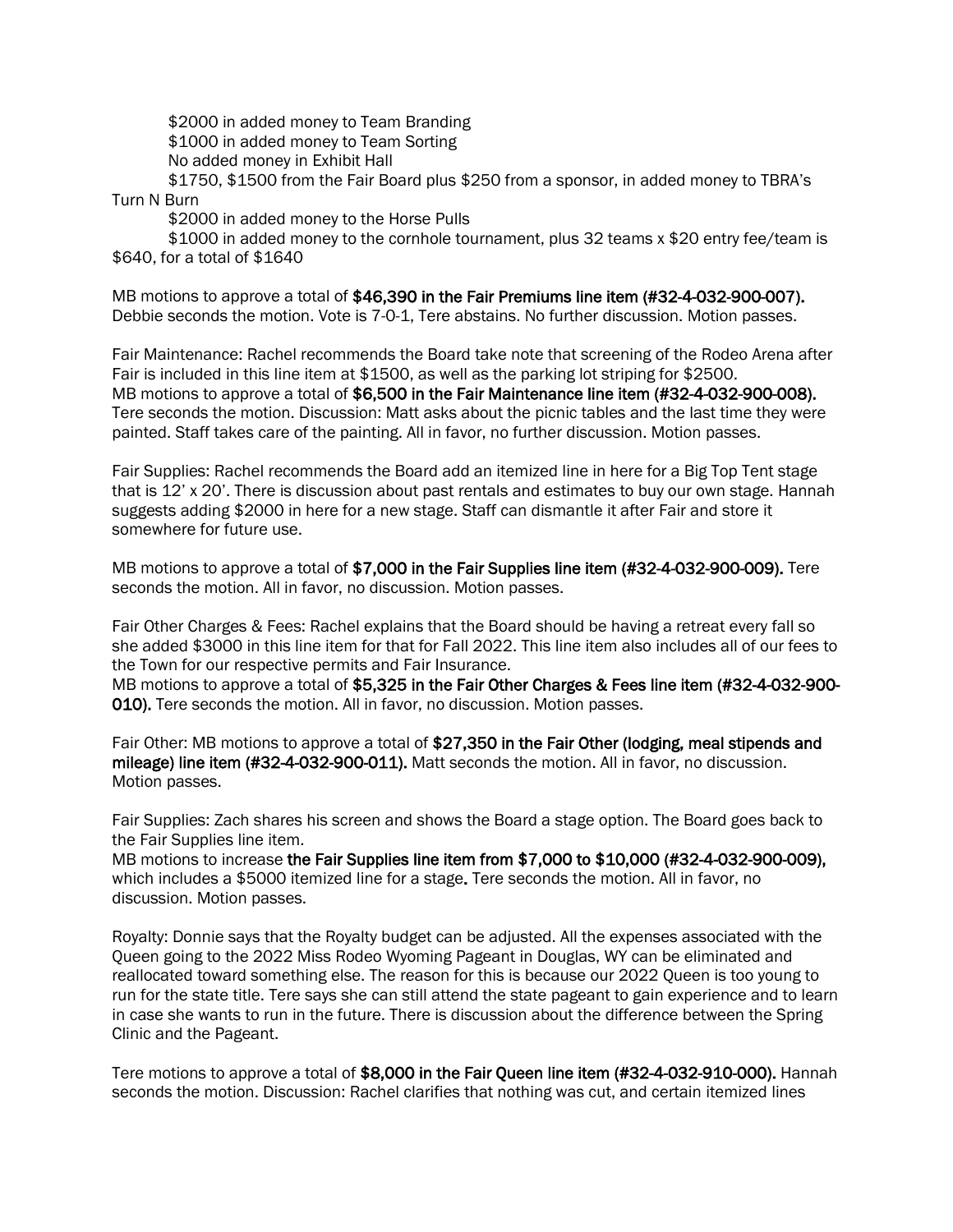were reworded and adjusted. Rachel adjusts the itemized line items to reflect these changes, and the total budget remains at \$9000.

Tere withdraws her motion.

Matt motions to approve a total of \$9,000 in the Fair Queen line item (#32-4-032-910-000). Debbie seconds the motion. All in favor, no further discussion. Motion passes.

4-H: Rachel explains to the Board that Glenn from 4-H provided the 4-H budget. Rachel notes that the rabbit tent and the 4-H livestock sale tent are included in this line item. MB motions to approve a total of \$27,000 in the Fair 4-H line item (#32-4-032-920-000). Matt seconds the motion. Discussion: Zach would like to add meal tickets in here for the buyers. How many buyers are there? There is about 100 animals for sale and meal tickets are \$10 each. Zach would like each buyer to received 2-Lion's Club Breakfast tickets. Matt says they are \$12 each this year. An itemized line is added and totals \$2400.

MB motions to amend her motion and approve a total of \$29,400 in the Fair 4-H line item (#32-4-032-920-000). Matt seconds the motion. All in favor, no further discussion. Motion passes.

#### REVENUES

Fair Tickets: The Board agrees to charge a flat ticket price for all attendees, youth and adult, to night events. Children 5 & under will be free. Night Event ticket prices will range from \$5pp for horse pulls, \$30pp to the concert and Fair Rodeo, to \$40pp for Figure 8s. Rachel explains the ticket sale revenues to the Board and how she arrived at the calculations presented. She also informs them of the pricing on the carnival pre-sale tickets for 2022.

Matt leaves the meeting at 7:15 PM.

Hannah motions to approve a total of \$353,250 in the Fair Ticket Sales line item (#32-3-032-301- 000). MB seconds the motion. All in favor, no further discussion. Motion passes.

Fair Sponsors: Hannah motions to approve a total of \$80,000 in the Fair Sponsors line item (#32-3- 032-302-000). Tere seconds the motion. All in favor, no further discussion. Motion passes.

Fair Entry Fees: This line item includes all the entry fees we collect for Fair events. Zach mentions lower entry fees for the Fair Rodeo and says we need to consider that when estimating this projection. Rachel asks how much to put in. The Board agrees to put \$14,000 instead of \$17,000. Hannah suggests that we add the cornhole tournament entry fees in here as well. Hannah motions to approve a total of \$30,790 in the Fair Fees line item (#32-3-032-306-000). MB seconds the motion. All in favor, no further discussion. Motion passes.

Fair Vendor Booths: Hannah motions to approve a total of \$12,000 in the Fair Rentals/Booths line item (#32-3-032-307-000). MB seconds the motion. All in favor, no discussion. Motion passes.

Fair Parking: Tere motions to approve a total of \$8,800 in the Fair Parking line item (#32-3-032-308-000). MB seconds the motion. All in favor, no further discussion. Motion passes.

Matt rejoins the meeting at 7:58 PM.

Fair Concessions: This line item includes our night event beer sales, beer garden beer sales, night event concession contracts and the revenue-share with the mechanical bull.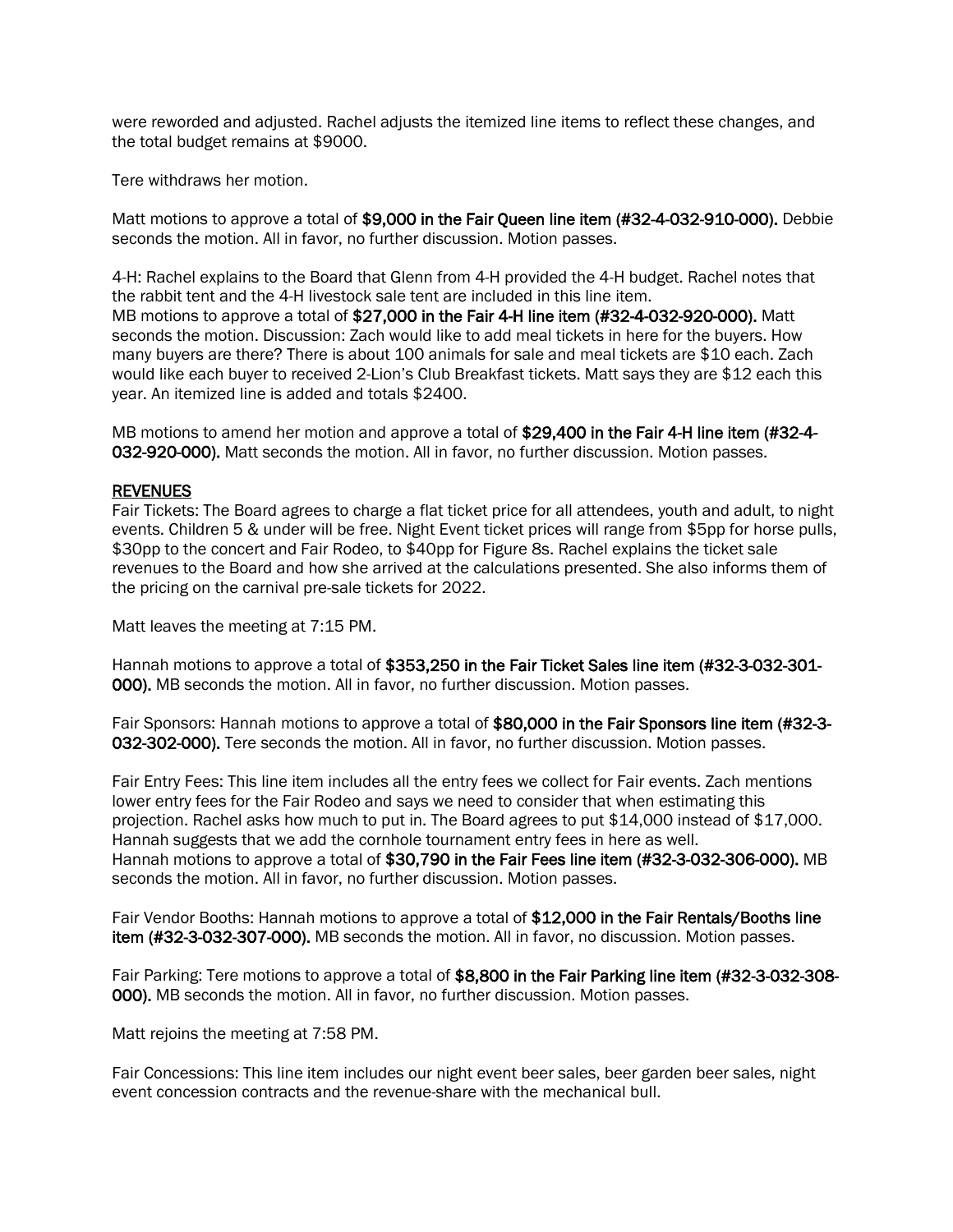MB motions to approve a total of \$55,300 in the Fair Concessions line item (#32-3-032-310-000). Debbie seconds the motion. All in favor, no further discussion. Motion passes.

Other Queen Revenues: Rachel explains to the Board that we will be using the Other Queen Revenues line item to track all Royalty sponsorships going forward and keep them separate from Fair Sponsorships. She put \$7500 in here because that amount was written into the sponsorship packet and thus far, promoted. \$7500 is big jump from the \$1000 we have collected in the past. Is the Royalty committee comfortable with this increase or does it need to be adjusted? Donnie suggests decreasing it to \$5000.

Matt motions to approve a total of \$5,000 in the Other Queen Revenues line item (#32-3-032-601- 000). MB seconds the motion. Discussion: Tere asks for clarification. Zach explains that this revenue item will offset the \$9000 Royalty expense budget. If the committee thinks that bringing in \$7500 is realistic, we'll leave it there. If they don't then it needs to be decreased to a more comfortable projection based on the committee's ability to seek sponsorship. All in favor, no further discussion. Motion passes.

The Board looks at their final expense (\$610,565) and revenue (\$545,140) totals, as well as the deficit (\$65,425) between the two. There is a discussion about increasing the deficit based on the direction from year's past when the Board was given leeway for a larger deficit (\$150k). 2021 was an anomaly. We received more sponsors and sold more night event tickets than we originally estimated. As a result, we were given permission to amend our budget and reallocate the extra funds. Rachel recommends that the Board not make that a habit and do their best to project accurate and appropriate expenses and revenues.

Increase the Big Top budget entertainment budget to \$15,000.

Increase the Big Top exhibit/decoration line item to \$2500.

Increase added money to Fair Rodeo to \$14,000.

Increase added money to Figure 8s to \$5000.

Increase added money to Team Branding to \$3000.

Increase added money to Team Sorting to \$2000.

Increase added money to Horse Pulls to \$3000.

Increase added money to Cornhole Tournament \$2000.

Increase the Royalty budget to \$10,000.

MB motions to approve a total of \$636,035 in Fair expenses, a total of \$545,140 in Fair revenues, leaving a \$90,925 deficit. Tere seconds the motion. All in favor, no further discussion. Motion passes.

#### **DISCUSSION**

Rachel gives an update on sponsorships. A full list has been included in the Board Packet. We have currently collected over \$60,000.